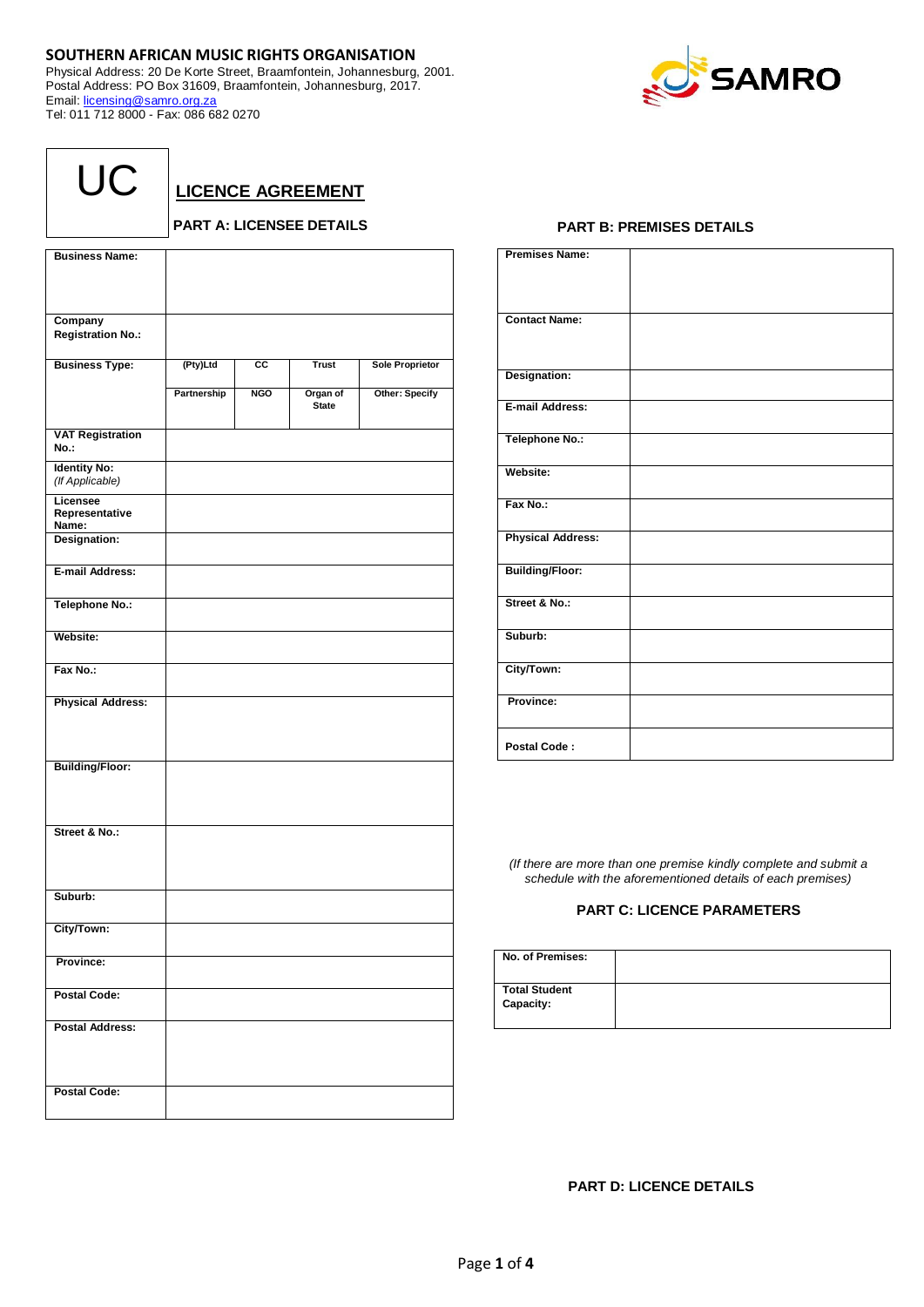## **1. TYPE OF LICENCE:**

1.1 This licence is a **UC TYPE LICENCE**.

## **2. GRANT OF LICENCE:**

- 2.1 SAMRO, subject to the Licensee complying with the terms of the Agreement, grants the Licensee a Licence to Perform, or permit to be performed, any of the Works of Music for the time being in SAMRO's Repertoire, at the Premises.
- 2.2 The Licence is a 'blanket licence'. The Licensee is therefore entitled to, at the Premises and during the period that the Agreement is in force, perform any of the Works of Music in SAMRO's Repertoire. The licence fee is payable irrespective of whether the Licensee elects to Perform SAMRO's Repertoire or not.

## **3. COMMENCEMENT DATE:**

3.1 This Licence will commence on the **1 st day of \_\_\_\_\_\_\_\_\_\_\_ 2021\_**\_\_. ("Commencement Date")

## **4. PAYMENT OF LICENCE FEE**

- 4.1 In consideration for the Licence Granted to the Licensee, the Licensee must pay to SAMRO an annual Licence Fee calculated in accordance with the SAMRO **Tariff UC**, as amended from time to time ("Licence Fee").
- 4.2 The Licence Fee is payable annually, in advance, within 30 days (including weekends and public holidays) of the date of invoice.
- 4.3 The Licence Fee is based on the information provided by the Licensee. The licensee warrants that all information provided to SAMRO is true, correct and up to date.
- 4.4 SAMRO may amend the Tariff and Licence Fee payable, with 3 (three) months' prior written notice of any such amendment to the Licensee.
- 4.5 The Licensee is liable for payment of the amended licence fee from the date that the amended Tariff becomes effective.
- 4.6 If any increased Licence Fee becomes payable as a result of a change in the manner and extent of the Performance or usage of SAMRO's Repertoire, the Licensee must forthwith pay the proper proportion of such increased fee from the date of such change in the manner or extent of Performance of music.
- 4.7 If the amended Licence Fee is less than that which the Licensee previously paid, the pro-rata balance in respect thereof will be set off as a credit against the Licence Fee payable for the next ensuing year or, at the Licensee's option, refunded.
- 4.8 SAMRO will have the right, at any time during the subsistence of the Agreement, to reassess and check the Licence Fee payable by the Licensee and the parameters upon which the Licence Fee is payable.

## **5. DURATION, COMMENCEMENT AND PLACE**

- 5.1 The Licence will commence on the Commencement Date.
- 5.2 The Licence will continue in force for an indefinite period or until terminated by either Party in accordance with clause 16 below.
- 5.3 This Agreement is deemed to be concluded at SAMRO's physical address recorded herein above.

## **PART E: SAMRO TARIFF**

## **6. SCOPE OF TARIFF**

6.1 This **Tariff UC** applies to all performances of music on University/College premises, however described, and other similar premises.

## **7. LICENCE FEES AND DEFINITIONS**

- 7.1 The Licence Fees are calculated by reference to the Student<br>Conseity Capacity.
- 7.2 **"Student Capacity"** refers to the total number of registered students at the institution of higher education.
- 7.3 **"Performance**" includes performance by means of a disc player, tape machine, other devices for playing musical works, and includes performance by means of a radio and/or television set or diffusion loudspeakers, Whether or not the apparatus is owned by the employer or employee(s).

7.4 The Licence Fee payable will be calculated based on the following amounts:

7.4.1 **An annual fee of R6.91 for every student.** 

(This agreement consists of Part A, B, C, D, E, F and G Please see overleaf)

### **PART F: SIGNATORIES**

## **FOR AND ON BEHALF OF THE LICENSEE:**

## **SIGNATURE:**

Who warrants that he/she is duly authorised to sign this Agreement and is fully aware of the stipulations contained herein.

| Name:        |  |
|--------------|--|
| Designation: |  |
| Date:        |  |
| Witness:     |  |

## **FOR AND ON BEHALF OF SAMRO:**

## **SIGNATURE:**

Who warrants that he/she is duly authorised to sign this Agreement and is fully aware of the stipulations contained herein.

| Name:        |  |
|--------------|--|
| Designation: |  |
| Date:        |  |
| Witness:     |  |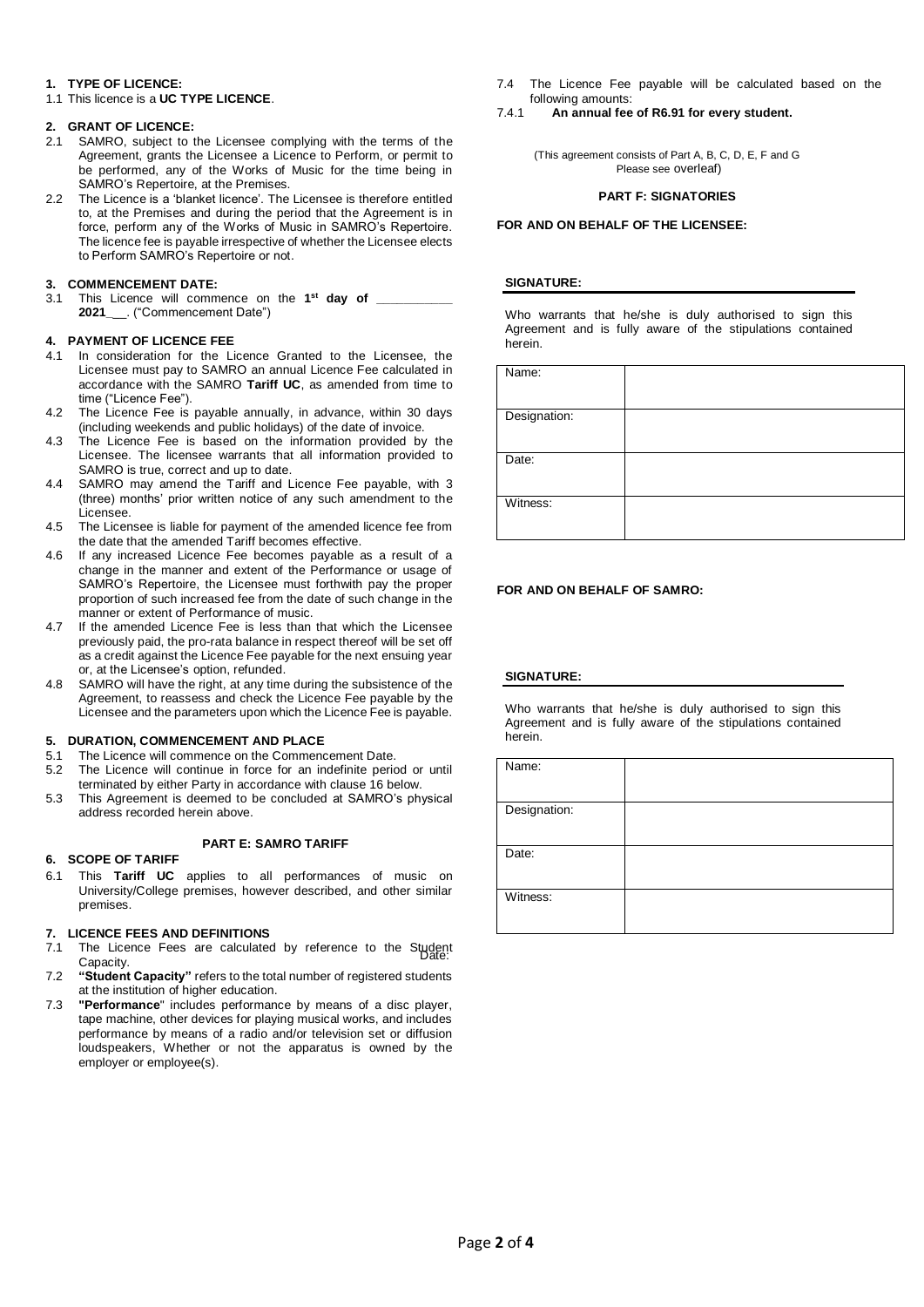### **PART G: GENERAL LICENCE CONDITIONS**

### **8. CRIMINAL OFFENCES**

- 8.1 The Licensee acknowledges that the use of SAMRO's Repertoire without the required licence constitutes an infringement of copyright and is an offence in terms of the Copyright Act 98 of 1978, punishable by a fine and/or imprisonment.
- **9. DEFINITIONS**
- 9.1 In these Licence Conditions:<br>9.1. **Affiliated Society/jes**" 9.1.1 "Affiliated Society/ies" means any persons that are Collecting Societies (or which perform a role similar to Collecting Societies) in jurisdictions outside South Africa with which SAMRO is for the time being affiliat
- 9.1.2 **"Collecting Society/ies"** means a society for the protection of intellectual property or collection of royalties and similar consideration for the use of any intellectual property rights in any jurisdiction(s) in the World (including any 'collecting society' established under the Copyright Act 98 of 1978, as amended).
- 9.1.3 **"Day"** unless otherwise indicated means business days excluding weekend and public
- holidays. 9.1.4 **"General Amendment"** means an amendment made by SAMRO, from time to time, to these Licence Conditions, on notice to the Licensee. 9.1.5 **"Licence Conditions"** means the licence terms and conditions contained in this
- 
- document, as amended from time to time in accordance with this Agreement. 9.1.6 **"Licence Year"** means a period of 12 (twelve) calendar months commencing on the Validity Date or any anniversary of the Validity Date during the subsistence of the
- Agreement.<br>9.1.7 **"Members**" means the companies, organisations, persons and entities who are, during<br>the term of the Agreement, members of SAMRO (including the members of the Affiliated Societies), and who have licensed, assigned and/or mandated the licensing of the Performance of Works of Music owned and/or controlled by them to SAMRO and/or the Affiliated Societies, as the case may be.
- 9.1.8 **"Party'** and/or **"Parties"** shall mean either of the parties to this Agreement and/or both of the Parties as the case may be.
- 9.1.9 **"Performance"** has the meaning ascribed to it in the Copyright Act 98 of 1978, as amended from time to time, and the words **"Perform"** and **"Performed"** and **"Performing"** will have the same meaning.
- 9.1.10 **"Personal Information"** has the meaning ascribed to it in the Protection of Personal Information Act 4 of 2013, as amended from time to time. 9.1.11 **"Premises"** shall mean the premises listed herein and in any related schedule, as
- 
- updated by the Licensee from time-to-time.<br>9.1.12 "SAMRO's Repertoire" and/or "Repertoire", means all Works of Music of SAMRO's<br>Members in respect of which SAMRO holds rights of Performance, including the Works of<br>Music of
- 9.1.13 **"Tariff Amendment"** means an amendment made by SAMRO, from time to time, to the tariff applicable to this Licence, on notice to the Licensee.
- 9.1.14 **"Territory"** means the Republic of South Africa, the Kingdom of Lesotho, the Kingdom of Swaziland and any other jurisdiction in which SAMRO is operational from time to time directly and not through an Affiliated Society. 9.1.15 **"Work of Music"** means the whole or a part of a musical work or of a musical work in
- combination with lyrics, words or any other literary work written for the purpose of accompanying the music, such as a song. 9.1.16 In this document all references to natural persons shall also refer to juristic persons and
- 

## vice versa. **10. WARRANTIES:**

- 10.1 SAMRO warrants that it has the necessary approvals, licences and authorities to grant the Licence. SAMRO, authorised by written deeds of assignment, controls in the Territory, amongst others, the performing rights in
- 10.1.1 The Licensee warrants that it will, for the duration of the Agreement, comply with all laws applicable to the performance of its obligations in terms of this Agreement.
- 10.1.2 The Licensee warrants that all information provided to SAMRO by the Licensee or on its behalf, is complete, true, correct and up to date.
- 10.1.3 If it appears that the Licensee is a non-existent entity, and/or have not been registered as a juristic person at the relevant registrar's office, as at the date of signature of this Licence Agreement the person accepting the licence conditions will be personally liable in terms<br>of the Agreement, and will be bound by the terms and conditions thereof as if such person<br>was referred to and incorporated in the Lic
- 10.1.4 No term or condition contained in this Licence Agreement shall be interpreted in such a way that it waives or deprives the Licensee of any rights which the Licensee may have in<br>terms of any applicable laws or to avoid any obligation SAMRO has in terms of any<br>applicable laws or to set aside or override the eff authorise or do anything that is unlawful in terms of any law. **11. CONDITIONS**

- 11.1 If the Premises are temporarily or permanently used for any Performances or entertainment different in number or type from those forming the basis upon which this licence has been granted to the Licensee by SAMRO, the licence granted in terms of the Agreement will not extend to or be deemed to authorise such different Performances or entertainment.
- 11.2 Without limiting the generality of clause 11.1 above, the Licence will not extend to or authorise:
- 11.2.1 the Performance in their entirety of oratorios and other choral works or of excerpts
- therefrom which excerpts are of more than 20 minutes duration; 11.2.2 the Performance of ballets, or dramatico-musical works such as operas, musical plays,
- revues or pantomimes in so far as they consist of material written expressly therefor; 11.2.3 the Performance of any excerpt from any Work of Music if accompanied by dramatic action, dumb show, costume, scenic accessories, or other visual representation of the same work;
- 11.2.4 the Performance of any Work of Music accompanied by any words other than those (if any) published or otherwise associated therewith by the copyright owner; any such work in any altered or rearranged form, or with such costume or action as to produce parodied or burlesque effects; or any such work adapted to a dramatic form;
- 11.2.5 the Performance (except by means of duly authorised records and/or radio or television receiving sets) of vocal excerpts from dramatico-musical works as aforesaid if the right of
- such Performance is forbidden or reserved by the copyright owner;<br>11.2.6 the Performance of Works of Music from beyond the boundaries of the Premises; and/or<br>11.2.7 the recording of any Work of Music or any portion thereof

- during office hours, for the purposes of checking the particulars upon which the Licence Fee payable by You is assessed, as well as Your compliance with these Licence Conditions. **13. LICENCE FEE PARAMETERS**
- 13.1 The Licensee must within 30 days of the last day of each Licence Year, for purposes of calculating the Licence Fee payable, provide SAMRO with a Licence Parameter Return (

available on the SAMRO website), indicating any and all changes to the licence parameters set out in this Agreement. **14. FAILURE TO MEET REPORTING OBLIGATIONS**

- 
- 14.1 Should the Licensee fail to furnish the Licence Parameter Return referred to in clause 13.1 above within the required time period, SAMRO will be entitled to invoice the Licensee based on the licence parameters upon which the preceding invoice was based.
- 14.2 The provisions of clauses 14.1 do not absolve the Licensee of its obligation to provide SAMRO with its amended and correct Licence Parameter Returns and SAMRO will not be
- precluded from demanding delivery of the said returns. 14.3 In the event that the Licence Fee payable based on the Licence Parameter Return is greater than the Licence Fee payable in terms of clause 13.1, the Licensee will be liable for the difference between the two amounts, together with interest on such difference. **15. MUSIC USAGE RETURN**

- 15.1 The Licensee must, for the duration of the Agreement and on a quarterly basis, submit to SAMRO the following information regarding each and every Work of Music Performed at the Premises: the name of the Work of Music; the name(s) of each composer; the name(s) of the arranger; the name(s) of the performer; the name(s) of the publisher; and the number of times each Work of Music was Performed. 15.2 The Information must be delivered to SAMRO by way of post and/or e-mail, within 30 (thirty)
- days (including weekends and public holidays) of the last day of each quarter. 15.3 The Information must be recorded on a music Music Usage Return Form which is available
- 
- from SAMRO in electronic form. 15.4 Each Music Usage Return must be signed by the Licensee.
- 15.5 SAMRO requires the information set out in clause 15.1 in order to allocate the funds it collects to its Members in accordance with its system of distribution. The Licensee acknowledges that failure to provide this information could result in SAMRO's Members not being remunerated for the Performance of their Works of Music.
- 15.6 In the event that the Licensee fails to provide SAMRO with the Music Usage Return, SAMRO may at its discretion secure the services of a third party to collate and prepare the Music Usage Return for the Licensee. The Licensee will be liable for all the costs associated with the collation and preparation of the Music Usage Return by such third party.
- 15.7 In view of the fact that this is a 'blanket licence', it is specifically recorded that the information required to be submitted by You in terms of this clause 15 does not in any way have a bearing on or relate to the quantum or calculation of the Licence Fee payable by the Licensee to SAMRO.

- **16. TERMINATION**<br>**16.1** Either Party r 16.1 Either Party may terminate the Agreement and in so doing terminate the licence granted to the Licensee providing the other with 3 (three) months' prior written notice.
- 16.2 In the event that the Licence Agreement is terminated in accordance with 16.1, the Licensee will remain liable for any and all amounts payable to SAMRO for the licence up to and including the date of termination of the Agreement.
- 16.3 Upon the termination of this contract by either Party, the Licensee will no longer have the authority to Perform SAMRO's Repertoire.

## **17. CHANGE IN LICENCE PARAMETERS**<br>17.1 Notwithstanding and in addition to

- 17.1 Notwithstanding, and in addition to, Your obligation to provide SAMRO with Music Usage Returns, and for purposes of allowing SAMRO to adjust the Licence Fee payable by You, You must also notify SAMRO in writing of any change in:
- 
- 17.1.1 the manner or extent of the Performance of music, as described herein. 17.1.2 the ownership of the Licensee or its business and/or
- 
- 17.1.3 trading name(s) of the Licensees business and/or the Premises; and 17.1.4 the date of any of the changes referred to in this clause 13.
- This notice must be given in writing to SAMRO and sent by registered post and/or email<br>writhin 14 (fourteen) days of such change.<br>The Licensee acknowledges if it fails to furnish SAMRO with the information set out in claus
- 17, will have a detrimental effect on SAMRO's Members, resulting in SAMRO's Members not receiving the compensation to which they are entitled.

### **18. TARIFF AMENDMENTS**

- 18.1 Subject to your right to terminate this Agreement, provided for in clause 16 above, SAMRO may at its own discretion amend its Tariff at any time. 18.2 Any Tariff Amendment will take effect 3 (three) months after the date upon which SAMRO
- notifies the Licensee of such the amendment to the Tariff.
- 18.3 You must, within 14 (fourteen) days of being requested in writing to do so, furnish SAMRO with any and all information required for the assessment of Licence Fees payable by virtue
- of any Tariff Amendment. 18.4 SAMRO reserves the right to make such variations in this tariff as it considers appropriate when licensing premises or performances which, in its opinion, do not fall within the scope of this tariff.

- **19. GENERAL AMENDMENTS**<br>19.1 Subject to your right to term 19.1 Subject to your right to terminate this Agreement provided for in clause 16 above, SAMRO
- may at its own discretion, amend the terms upon which this Licence is granted at any time. 19.2 The Licensee agrees to be bound by any and all General Amendments from the date specified in the General Amendment Notice.
- 19.3 SAMRO may, at its own discretion, amend any errors which are self-evident errors including but without limitation spelling, punctuation, reference, grammar or similar or any other defect<br>that does not materially affect the meaning and intent of this Licence Agreement.<br>20. CONSUMER PRICE INDEX ADJUSTMENTS

- 20.1 The Licence Fee payable by the Licensee will be adjusted automatically each year, on 1 July, in accordance with the official Consumer Price Index (CPI) as published by Statistics South Africa.
- 20.2 The notice periods provided for in clause 18 above in respect of Tariff Amendments will not apply to amendments to the tariffs relating to CPI adjustments. **21. VALUE ADDED TAX**

# 21.1 The Licensee must pay to SAMRO, in addition to the Licence Fee due under any Tariff, a sum in respect of Value Added Tax calculated at the relevant statutory rate in respect of such

- Licence Fee. 21.2 SAMRO will provide the Licensee with an Original Tax Invoice in relation to the fee payable. **22. INTEREST ON OVERDUE AMOUNTS**
- 22.1 Any Licence Fee which is payable and remains unpaid for a period in excess of 30 (thirty) days from the date of the invoice, will attract interest at the current legal rate, calculated in accordance with the interest rate prescribed by the Minister of Justice in accordance with the accordance with the interest rate prescribed by the Minister of Justice in accordance with the
- Prescribed Rate of Interest Act 55 of 1975, as amended. 22.2 Such interest will be calculated monthly in advance and is payable by the Licensee to SAMRO on demand.

## **23. PERSONAL INFORMATION**

- 23.1 Subject to any applicable laws, the Licensee authorises SAMRO to:<br>23.1 Subject to any applicable laws, the Licensee authorises SAMRO to:
- 23.1.1 use any Personal Information that SAMRO for the purposes of processing, executing and<br>administering the Agreement; calculating Licence Fees; collecting the Licence Fees;<br>23.1.2 informing the Licensee of any SAMRO ne Agreement;
- 23.1.3 informing the Licensee ofmj any amendment, Tariff amendment or General Amendment